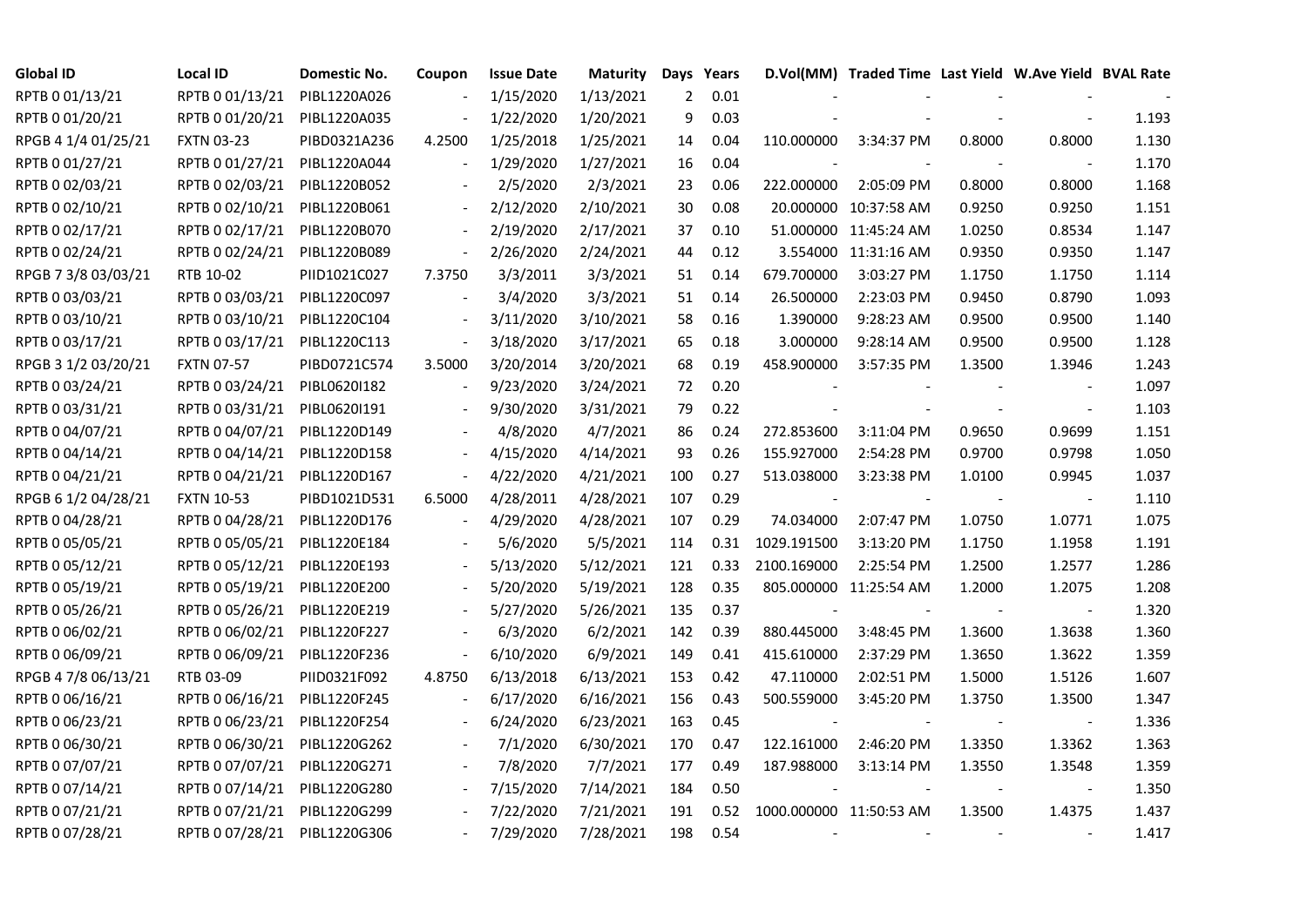| <b>Global ID</b>     | <b>Local ID</b>   | Domestic No. | Coupon                   | <b>Issue Date</b>     | <b>Maturity</b> |     | Days Years |             | D.Vol(MM) Traded Time Last Yield W.Ave Yield BVAL Rate |        |                          |       |
|----------------------|-------------------|--------------|--------------------------|-----------------------|-----------------|-----|------------|-------------|--------------------------------------------------------|--------|--------------------------|-------|
| RPTB 0 08/04/21      | RPTB 0 08/04/21   | PIBL1220H314 |                          | 8/5/2020              | 8/4/2021        | 205 | 0.56       | 338.000000  | 3:48:22 PM                                             | 1.4500 | 1.4500                   | 1.450 |
| RPTB 0 08/11/21      | RPTB 0 08/11/21   | PIBL1220H323 |                          | 8/12/2020             | 8/11/2021       | 212 | 0.58       |             | 38.300000 11:39:28 AM                                  | 1.3500 | 1.3500                   | 1.550 |
| RPTB 0 08/18/21      | RPTB 0 08/18/21   | PIBL1220H332 |                          | 8/19/2020             | 8/18/2021       | 219 | 0.60       |             |                                                        |        |                          | 1.454 |
| RPTB 0 08/25/21      | RPTB 0 08/25/21   | PIBL1220H341 | $\overline{\phantom{a}}$ | 8/26/2020             | 8/25/2021       | 226 | 0.62       |             |                                                        |        |                          | 1.493 |
| RPTB 0 09/01/21      | RPTB 0 09/01/21   | PIBL1220I359 |                          | 9/2/2020              | 9/1/2021        | 233 | 0.64       |             |                                                        |        |                          | 1.476 |
| RPTB 0 09/08/21      | RPTB 0 09/08/21   | PIBL1220I368 |                          | 9/9/2020              | 9/8/2021        | 240 | 0.66       |             |                                                        |        |                          | 1.488 |
| RPTB 0 09/22/21      | RPTB 0 09/22/21   | PIBL1220I386 |                          | 9/23/2020             | 9/22/2021       | 254 | 0.70       | 8.323000    | 2:38:51 PM                                             | 1.4200 | 1.4226                   | 1.485 |
| RPTB 0 09/29/21      | RPTB 0 09/29/21   | PIBL1220I395 |                          | 9/30/2020             | 9/29/2021       | 261 | 0.72       |             |                                                        |        |                          | 1.550 |
| RPTB 0 10/06/21      | RPTB 0 10/06/21   | PIBL1220J401 |                          | 10/7/2020             | 10/6/2021       | 268 | 0.73       |             |                                                        |        |                          | 1.551 |
| RPTB 0 10/13/21      | RPTB 0 10/13/21   | PIBL1220J410 |                          | 10/14/2020            | 10/13/2021      | 275 | 0.75       |             |                                                        |        |                          | 1.564 |
| RPGB 5 3/4 10/20/21  | RTB 10-03         | PIID1021J039 | 5.7500                   | 10/20/2011            | 10/20/2021      | 282 | 0.77       |             |                                                        |        | $\frac{1}{2}$            | 1.483 |
| RPTB 0 10/20/21      | RPTB 0 10/20/21   | PIBL1220J429 |                          | 10/21/2020            | 10/20/2021      | 282 | 0.77       |             | 244.300000 10:23:54 AM                                 | 1.5500 | 1.5500                   | 1.550 |
| RPTB 0 10/27/21      | RPTB 0 10/27/21   | PIBL1220J438 |                          | 10/28/2020            | 10/27/2021      | 289 | 0.79       |             |                                                        |        | $\sim$                   | 1.586 |
| RPTB 0 11/03/21      | RPTB 0 11/03/21   | PIBL1220K445 |                          | 11/4/2020             | 11/3/2021       | 296 | 0.81       | 1103.207000 | 3:47:00 PM                                             | 1.5250 | 1.6134                   | 1.610 |
| RPTB 0 11/10/21      | RPTB 0 11/10/21   | PIBL1220K454 |                          | 11/11/2020            | 11/10/2021      | 303 | 0.83       | 83.816000   | 2:34:00 PM                                             | 1.5300 | 1.5305                   | 1.544 |
| RPTB 0 11/17/21      | RPTB 0 11/17/21   | PIBL1220K463 |                          | 11/18/2020            | 11/17/2021      | 310 | 0.85       |             |                                                        |        | $\overline{\phantom{a}}$ | 1.536 |
| RPGB 5 3/4 11/24/21  | <b>FXTN 10-55</b> | PIBD1021K551 | 5.7500                   | 11/24/2011 11/24/2021 |                 | 317 | 0.87       | 1.900000    | 2:39:56 PM                                             | 1.7000 | 1.7000                   | 1.585 |
| RPTB 0 11/24/21      | RPTB 0 11/24/21   | PIBL1220K472 | $\blacksquare$           | 11/25/2020            | 11/24/2021      | 317 | 0.87       | 0.793000    | 3:46:53 PM                                             | 1.5500 | 1.5500                   | 1.584 |
| RPTB 0 12/01/21      | RPTB 0 12/01/21   | PIBL1220L480 |                          | 12/2/2020             | 12/1/2021       | 324 | 0.89       |             |                                                        |        |                          | 1.593 |
| RPTB 0 12/07/21      | RPTB 0 12/07/21   | PIBL1220L499 |                          | 12/9/2020             | 12/7/2021       | 330 | 0.90       |             | 3.500000 11:38:27 AM                                   | 1.5500 | 1.5500                   | 1.550 |
| RPTB 0 12/15/21      | RPTB 0 12/15/21   | PIBL1220L505 |                          | 12/16/2020            | 12/15/2021      | 338 | 0.93       | 1.500000    | 3:46:45 PM                                             | 1.5750 | 1.5750                   | 1.595 |
| RPTB 0 01/05/22      | RPTB 0 01/05/22   | PIBL1221A015 | $\Box$                   | 1/6/2021              | 1/5/2022        | 359 | 0.98       | 314.015000  | 3:32:13 PM                                             | 1.5900 | 1.5907                   | 1.593 |
| RPGB 63/8 01/19/22   | <b>FXTN 10-54</b> | PIBD1022G545 | 6.3750                   | 7/19/2011             | 1/19/2022       | 373 | 1.02       | 62.000000   | 3:12:56 PM                                             | 1.6250 | 1.6542                   | 1.573 |
| RPGB 4 01/26/22      | <b>FXTN 05-74</b> | PIBD0522A747 | 4.0000                   | 1/26/2017             | 1/26/2022       | 380 | 1.04       | 446.247000  | 2:39:19 PM                                             | 1.6250 | 1.6390                   | 1.633 |
| RPGB 15 03/14/22     | <b>FXTN 20-02</b> | PIBD2022C021 | 15.0000                  | 3/14/2002             | 3/14/2022       | 427 | 1.17       |             |                                                        |        | $\blacksquare$           | 1.343 |
| RPGB 4 3/4 07/04/22  | <b>FXTN 03-24</b> | PIBD0322G247 | 4.7500                   | 7/4/2019              | 7/4/2022        | 539 | 1.48       | 125.360000  | 2:31:24 PM                                             | 1.7250 | 1.7322                   | 1.696 |
| RPGB 4 7/8 08/02/22  | <b>FXTN 10-56</b> | PIBD1022H562 | 4.8750                   | 8/2/2012              | 8/2/2022        | 568 | 1.56       |             |                                                        |        | $\blacksquare$           | 1.711 |
| RPGB 4 3/4 09/13/22  | <b>FXTN 10-57</b> | PIBD1022I570 | 4.7500                   | 9/13/2012             | 9/13/2022       | 610 | 1.67       |             |                                                        |        | $\overline{\phantom{a}}$ | 1.769 |
| RPGB 12 3/4 10/17/22 | <b>FXTN 20-03</b> | PIBD2022J033 | 12.7500                  | 10/17/2002            | 10/17/2022      | 644 | 1.76       |             |                                                        |        | $\blacksquare$           | 1.798 |
| RPGB 4 5/8 12/04/22  | RTB 05-11         | PIID0522L114 | 4.6250                   | 12/4/2017             | 12/4/2022       | 692 | 1.90       | 1734.730000 | 3:11:26 PM                                             | 1.8800 | 1.9075                   | 1.896 |
| RPGB 4 12/06/22      | <b>FXTN 10-58</b> | PIBD1022L585 | 4.0000                   | 12/6/2012             | 12/6/2022       | 694 | 1.90       | 44.400000   | 3:25:32 PM                                             | 1.9250 | 1.9242                   | 1.876 |
| RPGB 4 3/8 02/11/23  | RTB 03-10         | PIID0323B101 | 4.3750                   | 2/11/2020             | 2/11/2023       | 761 | 2.08       | 818.350000  | 2:58:04 PM                                             | 1.8850 | 1.8951                   | 1.900 |
| RPGB 13 02/20/23     | <b>FXTN 20-04</b> | PIBD2023B048 | 13.0000                  | 2/20/2003             | 2/20/2023       | 770 | 2.11       |             |                                                        |        |                          | 1.899 |
| RPGB 5 1/2 03/08/23  | <b>FXTN 05-75</b> | PIBD0523C752 | 5.5000                   | 3/8/2018              | 3/8/2023        | 786 | 2.15       | 375.310000  | 3:27:03 PM                                             | 1.9150 | 1.9150                   | 1.917 |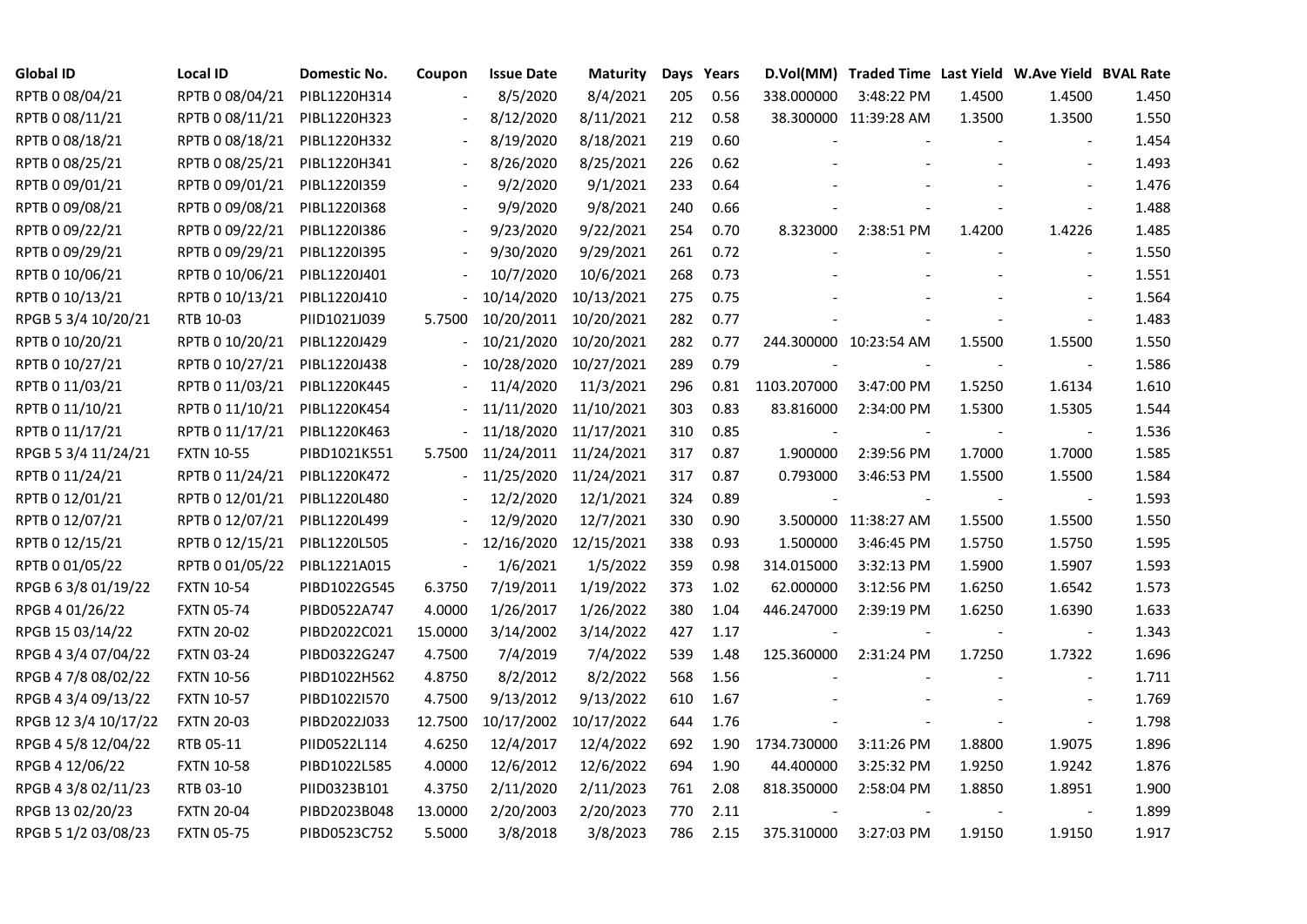| <b>Global ID</b>     | <b>Local ID</b>   | Domestic No. | Coupon  | <b>Issue Date</b> | <b>Maturity</b>  | Days | Years |                                   | D.Vol(MM) Traded Time Last Yield W.Ave Yield BVAL Rate |        |                          |       |
|----------------------|-------------------|--------------|---------|-------------------|------------------|------|-------|-----------------------------------|--------------------------------------------------------|--------|--------------------------|-------|
| RPGB 3 1/2 04/21/23  | <b>FXTN 07-58</b> | PIBD0723D588 | 3.5000  | 4/21/2016         | 4/21/2023        | 830  | 2.27  | 0.030000                          | 3:31:23 PM                                             | 1.9000 | 1.9000                   | 1.866 |
| RPGB 11 7/8 05/29/23 | <b>FXTN 20-05</b> | PIBD2023E054 | 11.8750 | 5/29/2003         | 5/29/2023        | 868  | 2.38  |                                   |                                                        |        | $\overline{\phantom{a}}$ | 1.887 |
| RPGB 3 1/4 08/15/23  | RTB 10-04         | PIID1023H046 | 3.2500  | 8/15/2013         | 8/15/2023        | 946  | 2.59  | 26.500000                         | 2:31:37 PM                                             | 2.0400 | 2.0400                   | 1.899 |
| RPGB 2 3/8 09/10/23  | <b>FXTN 03-25</b> | PIBD0323I252 | 2.3750  | 9/10/2020         | 9/10/2023        | 972  | 2.66  | 1949.030000                       | 3:56:43 PM                                             | 1.9625 | 1.9745                   | 1.972 |
| RPGB 11 3/8 10/23/23 | <b>FXTN 20-06</b> | PIBD2023J068 | 11.3750 | 10/23/2003        | 10/23/2023 1,015 |      | 2.78  |                                   |                                                        |        |                          | 2.080 |
| RPGB 6 1/4 03/12/24  | RTB 05-12         | PIID0524C129 | 6.2500  | 3/12/2019         | 3/12/2024 1,156  |      | 3.17  | 22.100000                         | 3:00:11 PM                                             | 2.0750 | 2.0693                   | 2.083 |
| RPGB 4 1/2 04/20/24  | <b>FXTN 07-59</b> | PIBD0724D595 | 4.5000  | 4/20/2017         | 4/20/2024 1,195  |      | 3.27  |                                   |                                                        |        |                          | 2.214 |
| RPGB 12 3/8 06/03/24 | <b>FXTN 20-07</b> | PIBD2024F075 | 12.3750 | 6/3/2004          | 6/3/2024 1,239   |      | 3.39  |                                   |                                                        |        |                          | 2.236 |
| RPGB 12 7/8 08/05/24 | <b>FXTN 20-08</b> | PIBD2024H086 | 12.8750 | 8/5/2004          | 8/5/2024 1,302   |      | 3.57  |                                   |                                                        |        |                          | 2.279 |
| RPGB 4 1/8 08/20/24  | <b>FXTN 10-59</b> | PIBD1024H595 | 4.1250  | 8/20/2014         | 8/20/2024 1,317  |      | 3.61  |                                   | 5.000000 11:12:53 AM                                   | 2.1000 | 2.1000                   | 2.132 |
| RPGB 4 1/4 10/17/24  | <b>FXTN 05-76</b> | PIBD0524J762 | 4.2500  | 10/17/2019        | 10/17/2024 1,375 |      | 3.77  |                                   |                                                        |        | $\blacksquare$           | 2.336 |
| RPGB 13 3/4 11/11/24 | <b>FXTN 20-09</b> | PIBD2024K091 | 13.7500 | 11/11/2004        | 11/11/2024 1,400 |      | 3.83  |                                   |                                                        |        | $\blacksquare$           | 2.361 |
| RPGB 5 3/4 04/12/25  | <b>FXTN 07-61</b> | PIBD0725D618 | 5.7500  | 4/12/2018         | 4/12/2025 1,552  |      | 4.25  | 11.800000                         | 2:01:00 PM                                             | 2.4956 | 2.4956                   | 2.607 |
| RPGB 12 1/8 04/14/25 | <b>FXTN 20-10</b> | PIBD2025D103 | 12.1250 | 4/14/2005         | 4/14/2025 1,554  |      | 4.26  | $\blacksquare$                    |                                                        |        | $\blacksquare$           | 2.437 |
| RPGB 2 5/8 08/12/25  | RTB 05-13         | PIID0525H130 | 2.6250  | 8/12/2020         | 8/12/2025 1,674  |      | 4.58  | 4332.670000                       | 3:57:00 PM                                             | 2.6400 | 2.6468                   | 2.641 |
| RPGB 3 5/8 09/09/25  | <b>FXTN 10-60</b> | PIBD10251608 | 3.6250  | 9/9/2015          | 9/9/2025 1,702   |      | 4.66  | 2761.590000                       | 3:42:00 PM                                             | 2.6400 | 2.6573                   | 2.654 |
| RPGB 12 1/8 10/20/25 | <b>FXTN 20-11</b> | PIBD2025J116 | 12.1250 | 10/20/2005        | 10/20/2025 1,743 |      | 4.77  |                                   |                                                        |        |                          | 2.540 |
| RPGB 18 1/4 11/29/25 | <b>FXTN 25-01</b> | PIBD2525K015 | 18.2500 | 11/29/2000        | 11/29/2025 1,783 |      | 4.88  |                                   |                                                        |        |                          | 2.562 |
| RPGB 10 1/4 01/19/26 | <b>FXTN 20-12</b> | PIBD2026A122 | 10.2500 | 1/19/2006         | 1/19/2026 1,834  |      | 5.02  |                                   |                                                        |        | $\blacksquare$           | 2.588 |
| RPGB 6 1/4 02/14/26  | <b>FXTN 07-62</b> | PIBD0726B627 | 6.2500  | 2/14/2019         | 2/14/2026 1,860  |      | 5.09  |                                   | 87.000000 11:40:46 AM                                  | 2.6000 | 2.6460                   | 2.680 |
| RPGB 3 1/2 09/20/26  | RTB 10-05         | PIID1026I057 | 3.5000  | 9/20/2016         | 9/20/2026 2,078  |      | 5.69  | 0.060000                          | 3:02:01 PM                                             | 3.0000 | 2.8167                   | 2.726 |
| RPGB 6 1/4 10/20/26  | RTB 15-01         | PIID1526J019 | 6.2500  | 10/20/2011        | 10/20/2026 2,108 |      | 5.77  | 50.000000                         | 9:41:58 AM                                             | 2.7120 | 2.7120                   | 2.712 |
| RPGB 8 12/07/26      | <b>FXTN 20-13</b> | PIBD2026L139 | 8.0000  | 12/7/2006         | 12/7/2026 2,156  |      | 5.90  |                                   |                                                        |        |                          | 2.701 |
| RPGB 5 3/8 03/01/27  | RTB 15-02         | PIID1527C023 | 5.3750  | 3/1/2012          | 3/1/2027 2,240   |      | 6.13  |                                   |                                                        |        | $\blacksquare$           | 2.926 |
| RPGB 4 3/4 05/04/27  | <b>FXTN 10-61</b> | PIBD1027E617 | 4.7500  | 5/4/2017          | 5/4/2027 2,304   |      | 6.31  | 72.550000                         | 3:13:45 PM                                             | 2.7500 | 2.7506                   | 2.744 |
| RPGB 8 5/8 09/06/27  | <b>FXTN 20-14</b> | PIBD2027I140 | 8.6250  | 9/6/2007          | 9/6/2027 2,429   |      | 6.65  |                                   |                                                        |        | $\blacksquare$           | 2.764 |
| RPGB 6 1/4 03/22/28  | <b>FXTN 10-63</b> | PIBD1028C635 | 6.2500  | 3/22/2018         | 3/22/2028 2,627  |      | 7.19  |                                   | 2.000000 11:14:10 AM                                   | 2.7250 | 2.7250                   | 2.733 |
| RPGB 9 1/2 12/04/28  | <b>FXTN 20-15</b> | PIBD2028L151 | 9.5000  | 12/4/2008         | 12/4/2028 2,884  |      | 7.90  |                                   |                                                        |        | $\blacksquare$           | 2.854 |
| RPGB 67/8 01/10/29   | <b>FXTN 10-64</b> | PIBD1029A644 | 6.8750  | 1/10/2019         | 1/10/2029 2,921  |      | 8.00  | 109.890000                        | 3:59:15 PM                                             | 2.7400 | 2.7436                   | 2.718 |
| RPGB 8 3/4 05/27/30  | <b>FXTN 20-16</b> | PIBD2030E166 | 8.7500  | 5/27/2010         | 5/27/2030 3,423  |      | 9.37  |                                   |                                                        |        |                          | 2.992 |
| RPGB 2 7/8 07/09/30  | <b>FXTN 10-65</b> | PIBD1030G655 | 2.8750  | 7/9/2020          | 7/9/2030 3,466   |      | 9.49  |                                   |                                                        |        |                          | 2.950 |
| RPGB 12 1/2 07/28/30 | <b>FXTN 25-02</b> | PIBD2530G029 | 12.5000 | 7/28/2005         | 7/28/2030 3,485  |      | 9.54  |                                   |                                                        |        |                          | 2.967 |
| RPGB 11 1/4 01/26/31 | <b>FXTN 25-03</b> | PIBD2531A032 | 11.2500 | 1/26/2006         | 1/26/2031 3,667  |      | 10.04 |                                   |                                                        |        | $\blacksquare$           | 3.010 |
| RPGB 8 07/19/31      | <b>FXTN 20-17</b> | PIBD2031G171 | 8.0000  | 7/19/2011         |                  |      |       | 7/19/2031 3,841 10.52 1300.020000 | 3:33:40 PM                                             | 3.0250 | 3.0346                   | 3.033 |